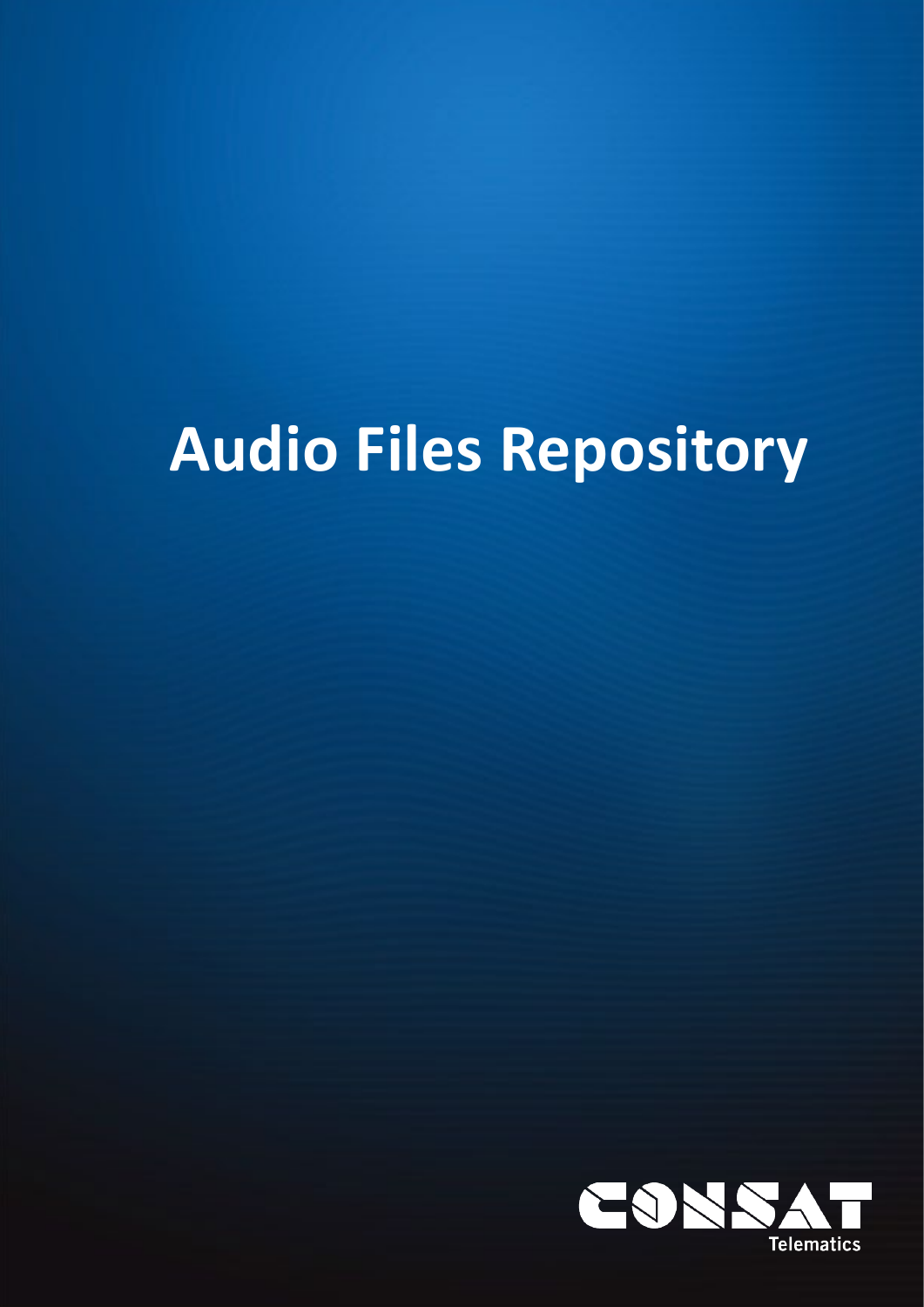

© COPYRIGHT CONSAT 2021

All rights reserved.

The content of this document may be subject to revision without notice. Consat has no liability for typing errors in this document.

No part of this document may be copied, distributed, transmitted, transcribed, stored in a retrieval system, or translated into any human or computer language without the prior written permission of Consat.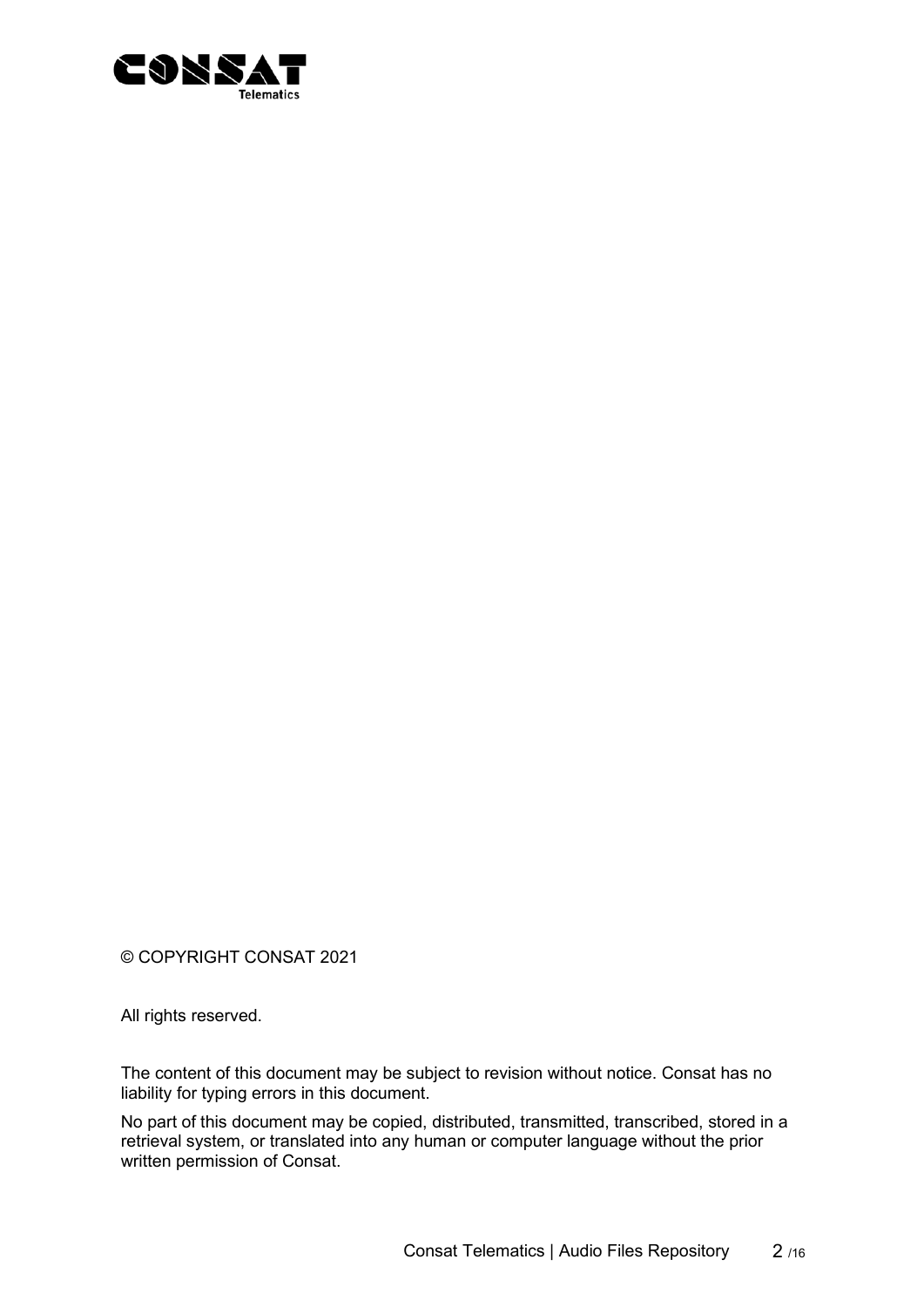

# **Table of Contents**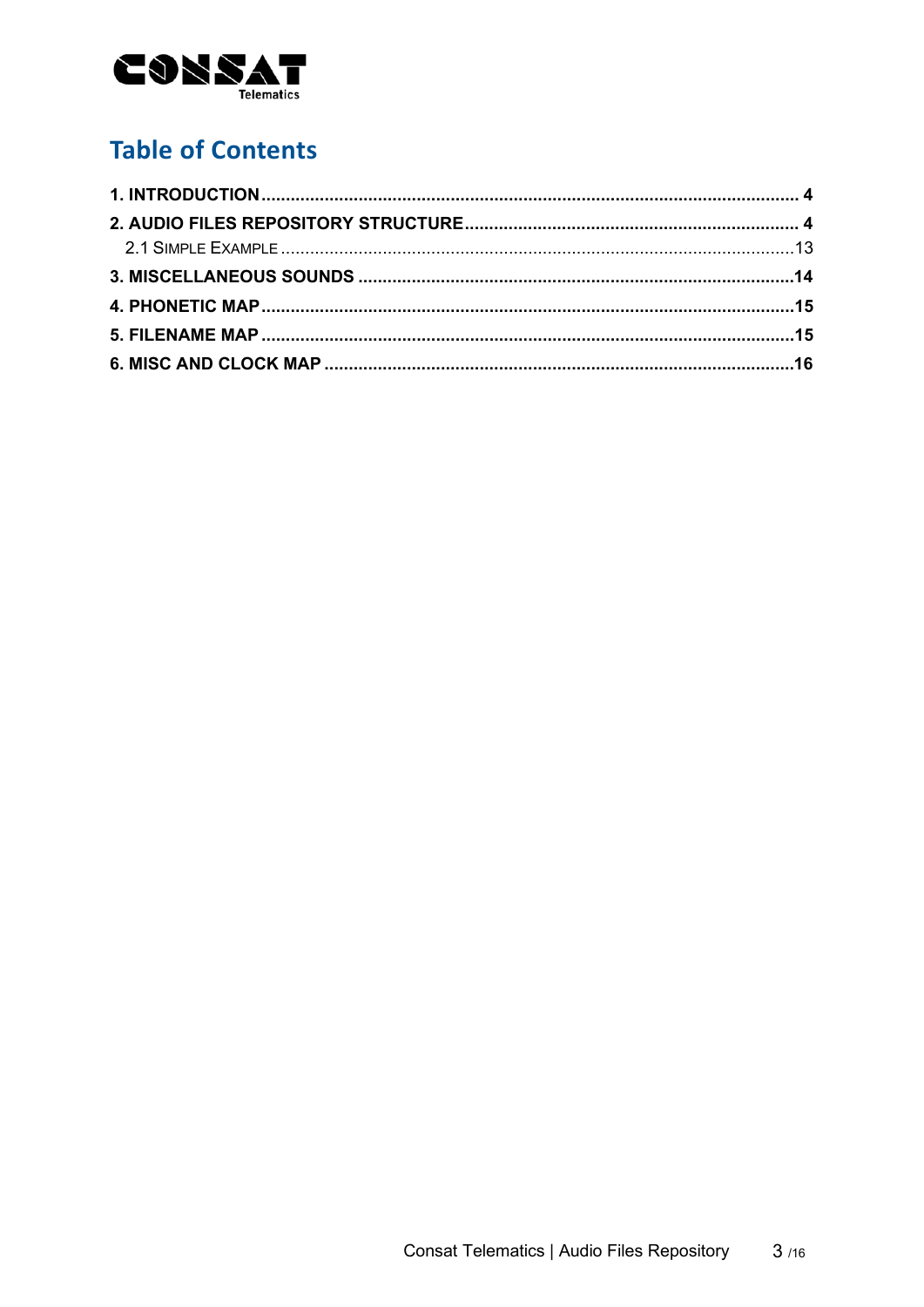

#### <span id="page-3-0"></span>**1. Introduction**

This document explains the audio files repository structure for the CTS master audio repository (Consat Telematics Solution).

The repository is used by CTS to import sounds used for calling stops, destinations, lines, etc. in the vehicles, at bus stops and in other output media. During the data import process, sound files are fetched from this repository when needed to match the traffic data, and then recoded to the output format of the media and finally packaged for download by the vehicles, stop signs, etc.

This document explains how to name the files as well as providing examples, a list of miscellaneous sound files and a phonetic map.

## <span id="page-3-1"></span>**2. Audio Files Repository Structure**

Audio files should be placed into a repository based on one of two naming conventions:

- External Id
	- $\circ$  The reference Id of the entity found in the data import, i.e. stop point id, destination id, etc.
- Name
	- $\circ$  The text representation of the entity found in the traffic data import, i.e. the stop point name, destination text, etc.

Each category must use one of the above naming conventions, but they can vary in different categories.

It is required that the names/ids used exactly match a corresponding entity in the traffic data.

If the name is used, remember that depending on the file system used, some characters are not allowed. For example, in the case of a standard NTFS windows file system (default), the following characters are not allowed (see figure).

| <b>DE New Rich Text Document.rtf</b>                                                | 2021-02-08 13 |
|-------------------------------------------------------------------------------------|---------------|
|                                                                                     |               |
| A file name can't contain any of the following characters:<br>$\setminus$ /:*?" < > |               |
|                                                                                     |               |

In such cases, external Id naming must be used or these characters must be replaced with a space.

The voice sound file format is WAV 44.1 kHz stereo. The files can be FLAC encoded to use less space. Other formats can be used, but they are not included in the standard package due to possible licensing issues and/or loss of raw quality. Support for additional formats such as mp3, ogg, spx and opus, might incur additional costs. Please contact Consat Telematics for more information.

CTS also supports synthetic sound generation, i.e. text to speech conversion. In such cases, there is no need for raw audio files. However, a phonetic map might be required to supply rules about how to pronounce certain texts. A license is required to be able to use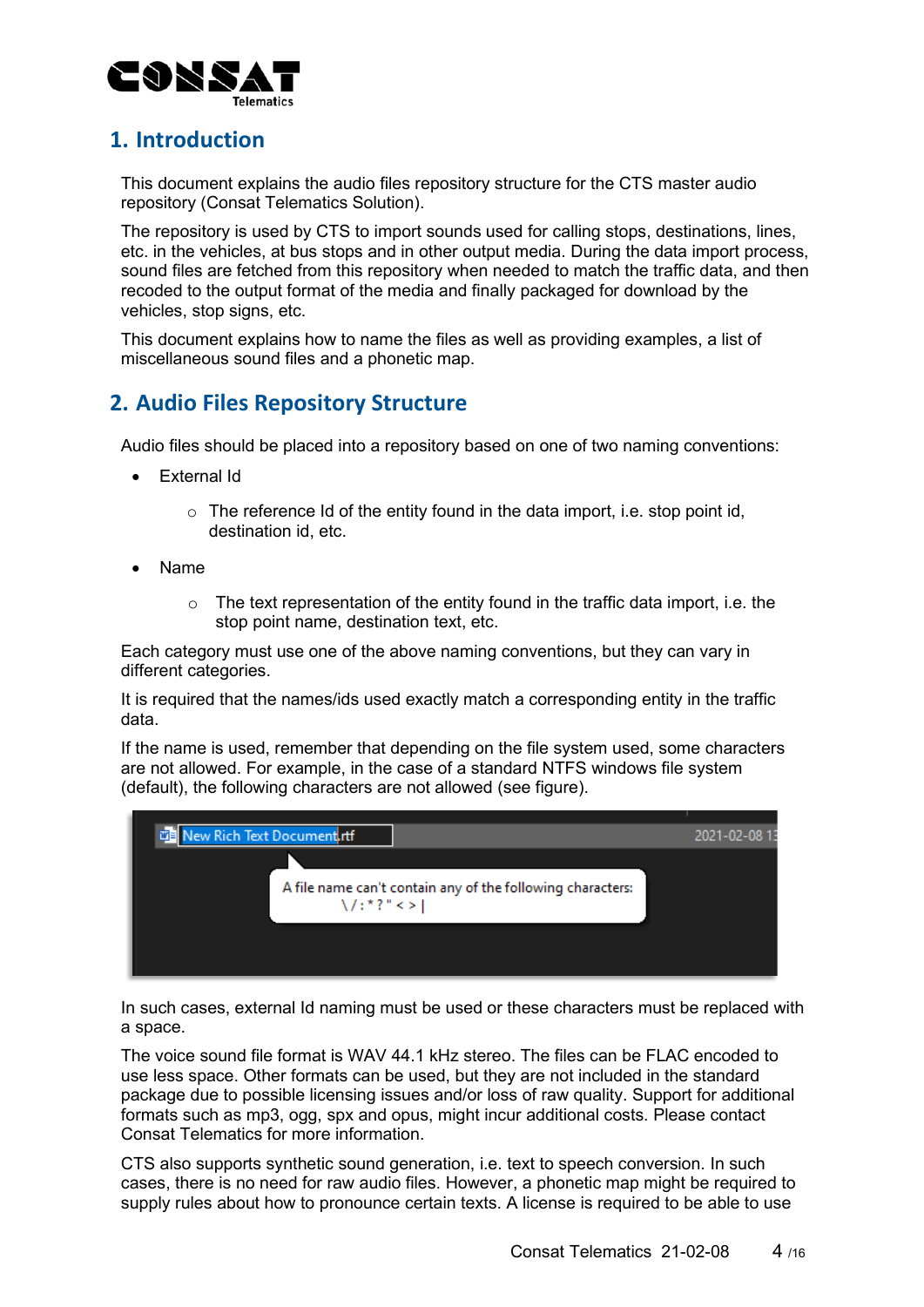

text to speech in CTS, which incur costs per second of generated sound. Note that the cost is only incurred once for each text entity, and not for every call. Changes to the text is treated as a new entity and the same costs are incurred.

It is also possible to mix voice audio files with synthetic text to speech, where CTS supplements all missing audio entities with an automatic generated sound from the text representation in the traffic data. If a phonetic map is supplied, it will be used during this process.

The full tree for the repository looks like this:

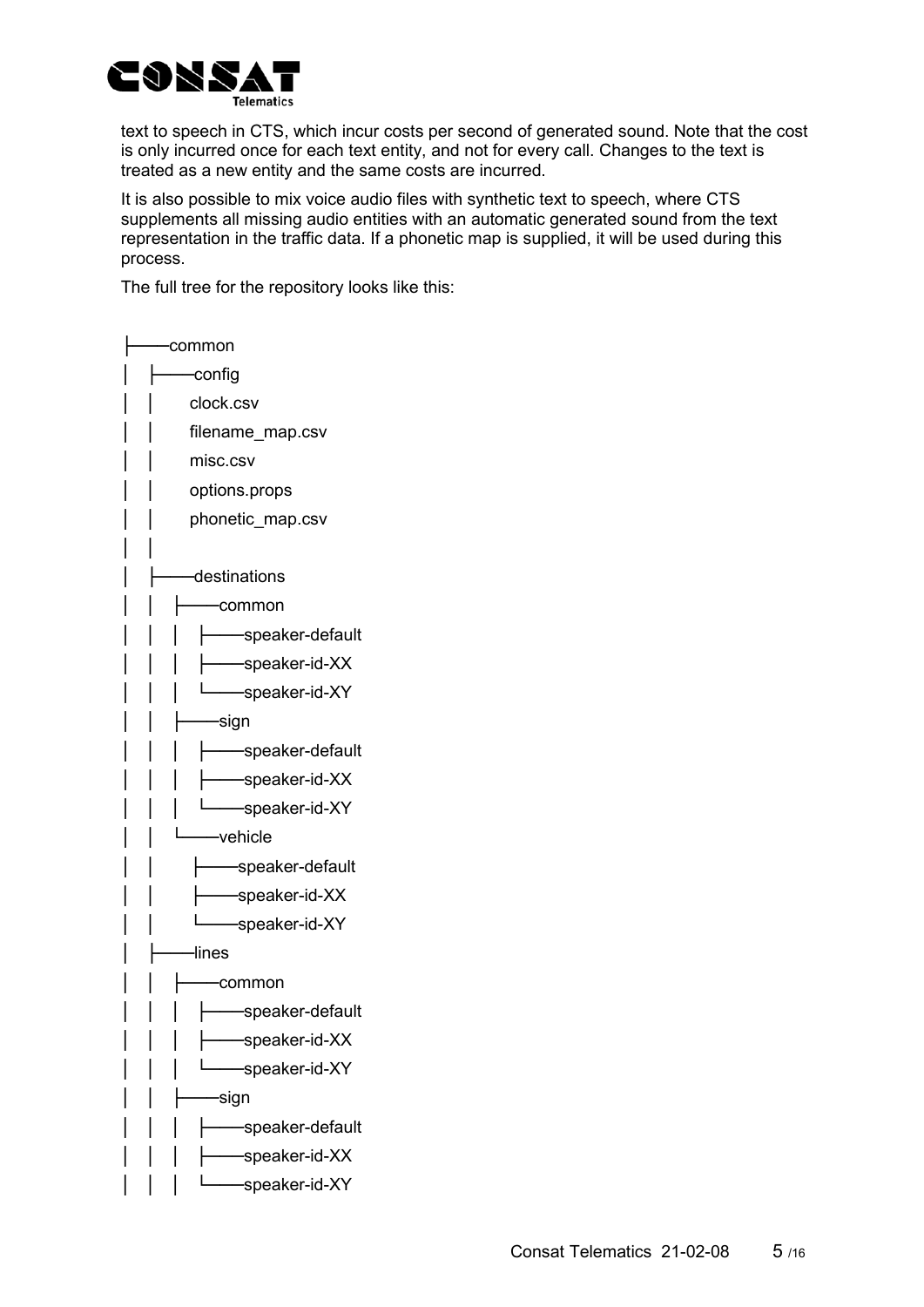

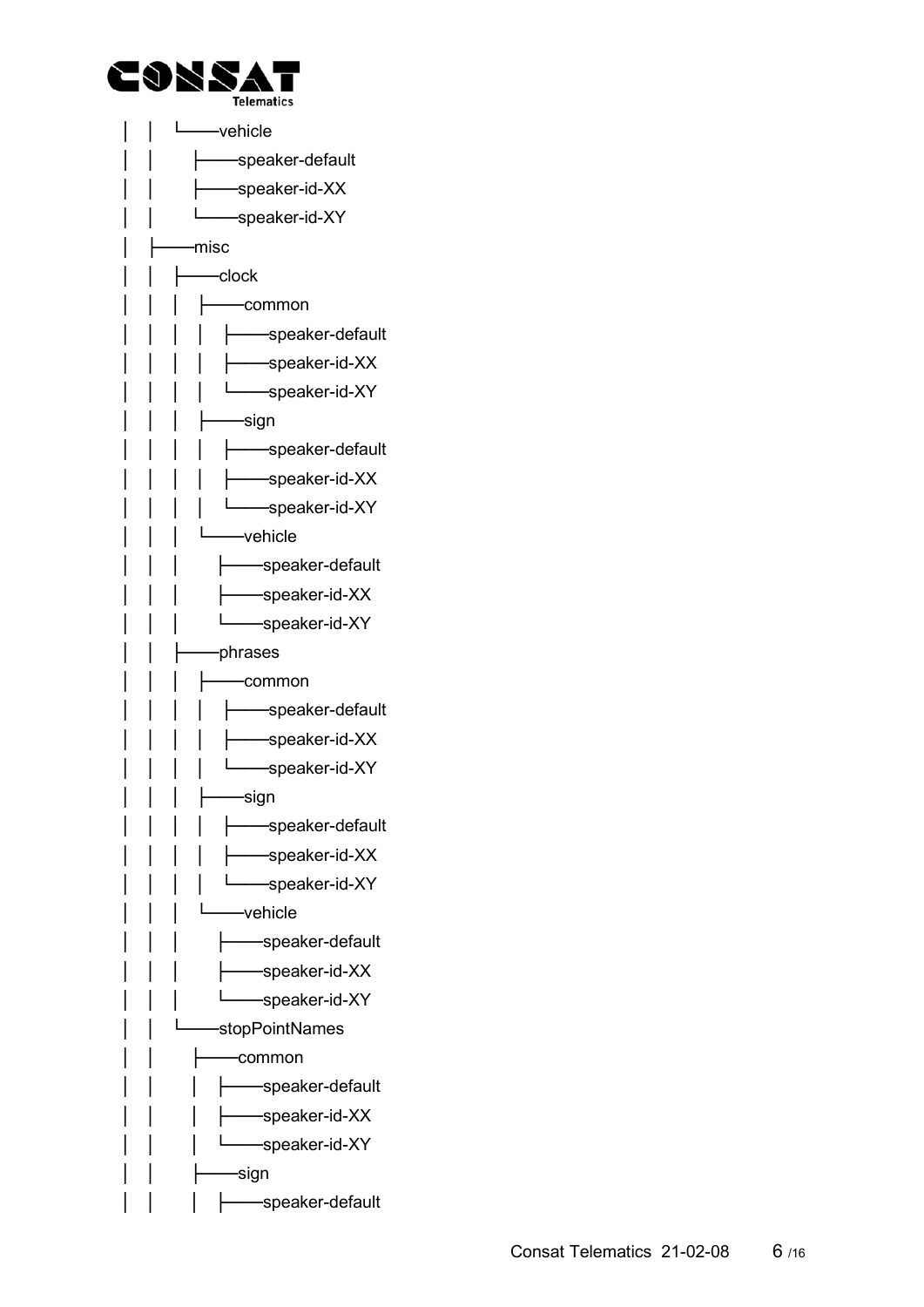

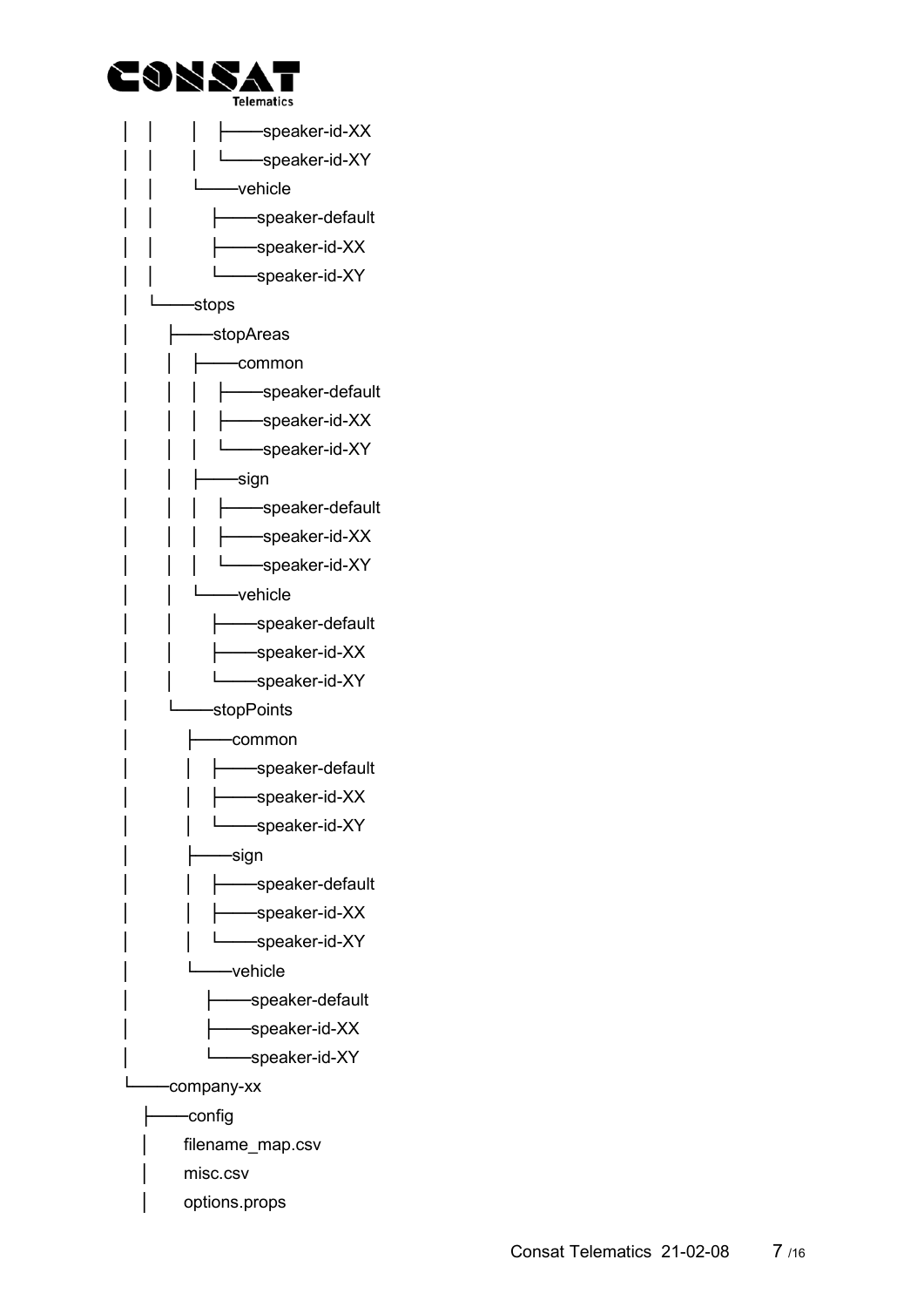

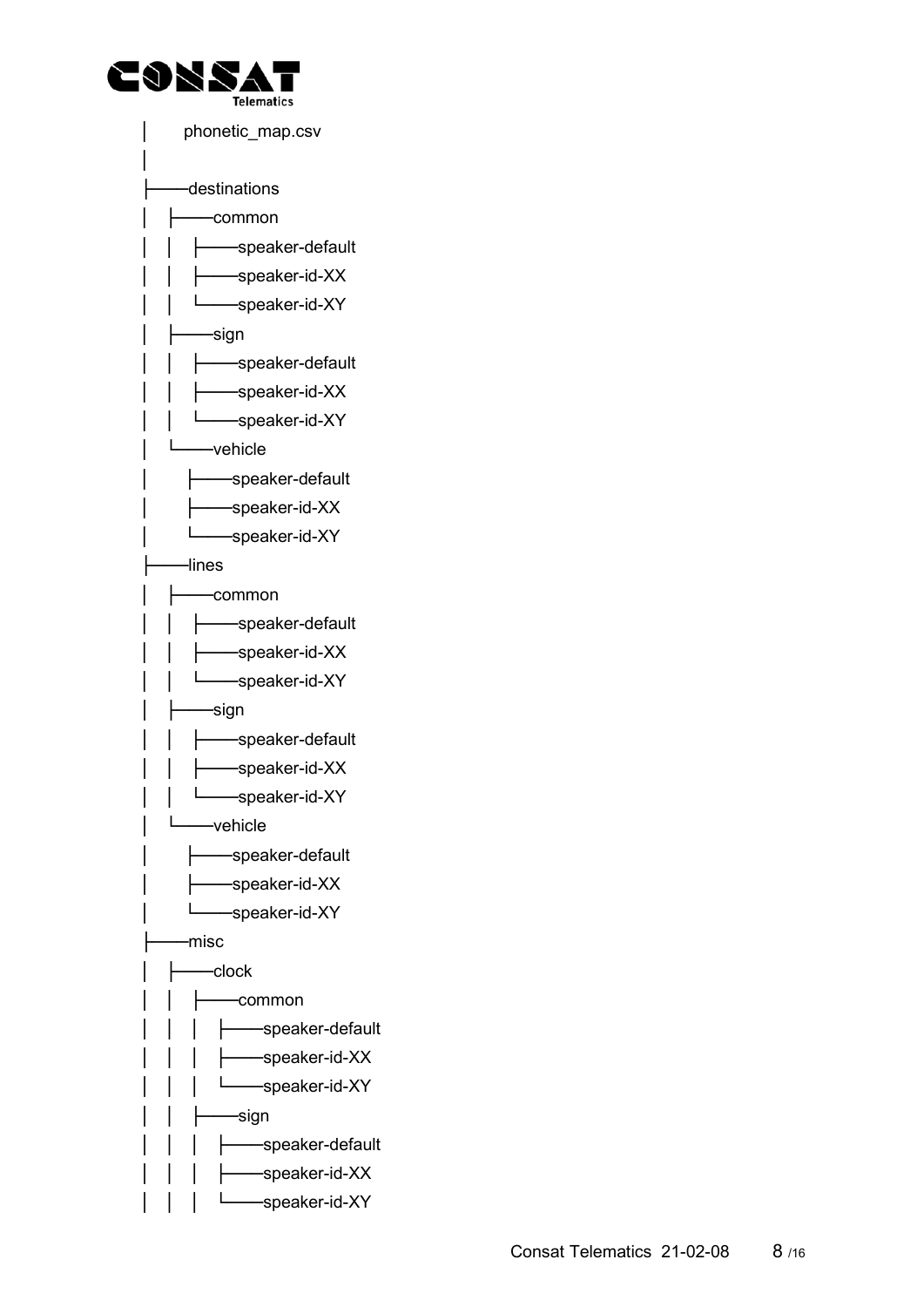

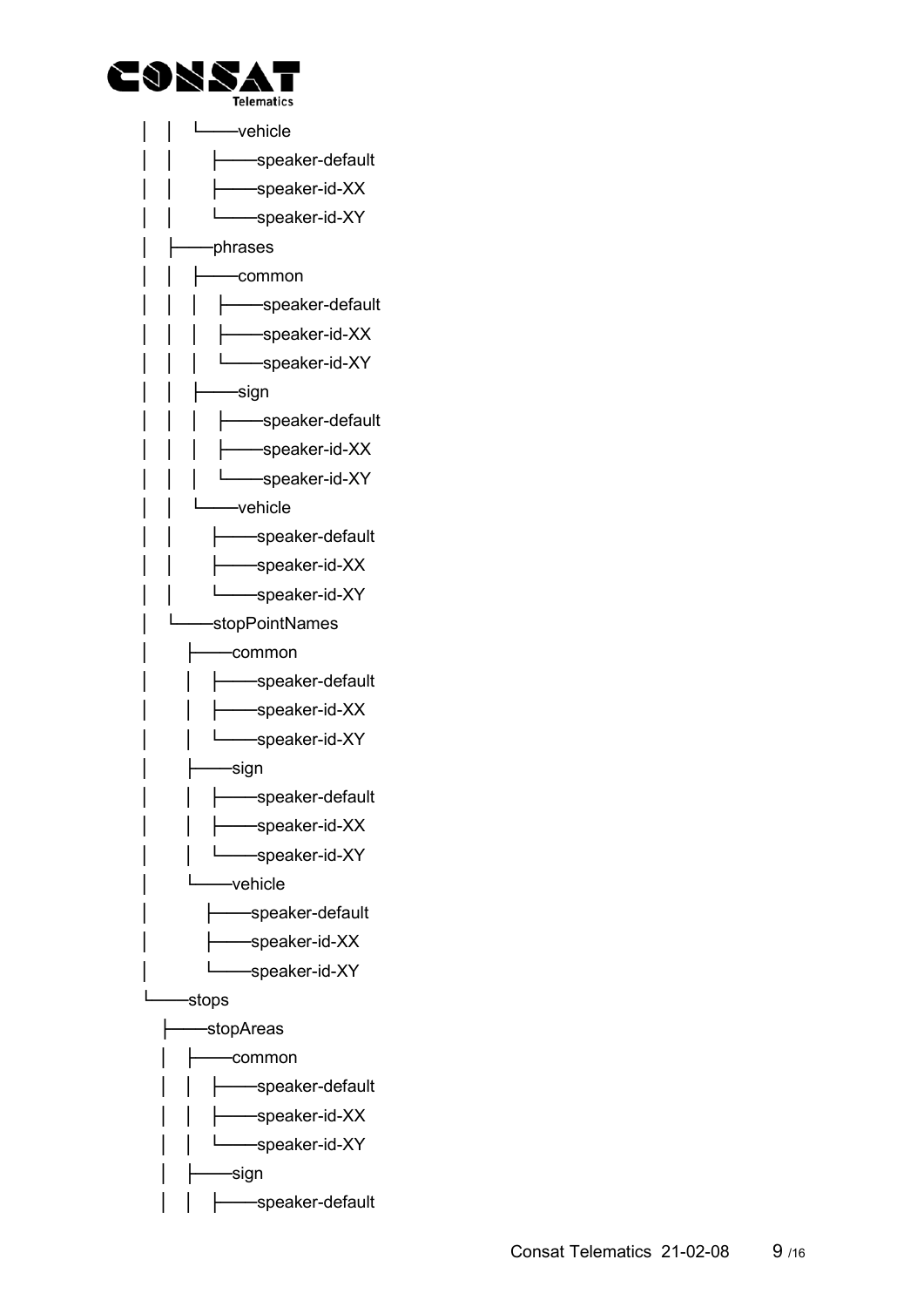



There are several folders at the top level. The "**common**" folder is used when there is no "company override folder". If no company overrides are needed, only the common folder is used.

Each folder, such as destination, lines, etc., has the possibility to have a customization for a specific target, such as special sound for the sign and another one for a vehicle(bus).

Each sub section, such as destination, lines, etc., can be given a speaker selection by adding directories with the name of the speaker.

There are several folders to separate the sounds for different categories.

- **Destinations** 
	- o A sound for each destination.
- Lines
	- o A sound for each line.
- Misc
	- o clock
		- A sound for each number 0-59, used for call "14:01".
	- o stopPointNames
		- The stop point designation, such as "A", "1", used normally at bus stop signs.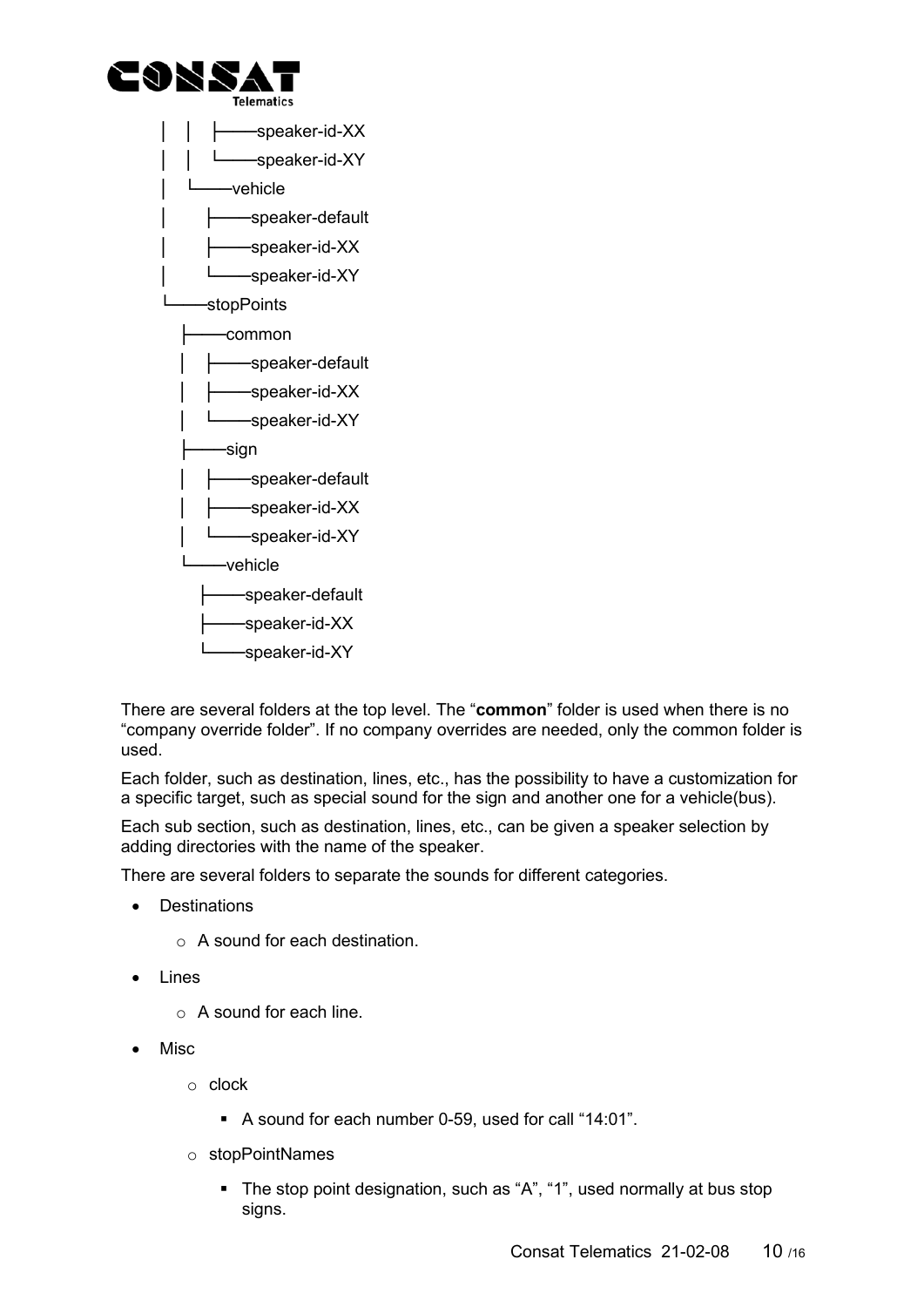

- o phrases
	- Different phrases used when calling, such as "next", "line", "towards", "via". See appendix list for required sounds for different output media.
- **Stops** 
	- o Stopareas
		- A sound for each stop area.
	- o Stoppoints
		- A specific/optional sound to override the stop area sound for a certain stop point.
- Config
	- o Filename\_map.csv
		- A map file to map traffic database name to filenames if the text name in the traffic database does not match the filename for the audio file (when using named audio files)
	- o Misc.csv
		- A map file to produce sounds for misc if synthetic sounds are used. The phonetic map is referenced. Requires a text to speech license
	- o Clock.csv
		- A map file to produce additional sounds for clock sounds if synthetic sounds are used. The phonetic map is referenced. Requires a text to speech license. By default all "numbers" are generated by default.
	- o Options.props
		- A file with different options to control the generation system.
			- createSyntheticSoundsWhenMissing=false
				- $\circ$  If the generation system should automatically generate synthetic files for missing sounds in the traffic data. Requires a text to speech license.
			- useFilenameMap=filename\_map.csv
				- o Which filename map to use to map traffic database name to filename when implicit name match does not work.
			- usePhoneticMap=phonetic map.csv
				- o Which phonetic map to use if synthetic sound creation is used.
			- tempo=<0.10..10.0>
				- $\circ$  If set to anything but 1.0, will change the tempo of the resulting sound. 0.5 will halve the speed, 2.0 will double the speed.
	- o phonetic\_map.csv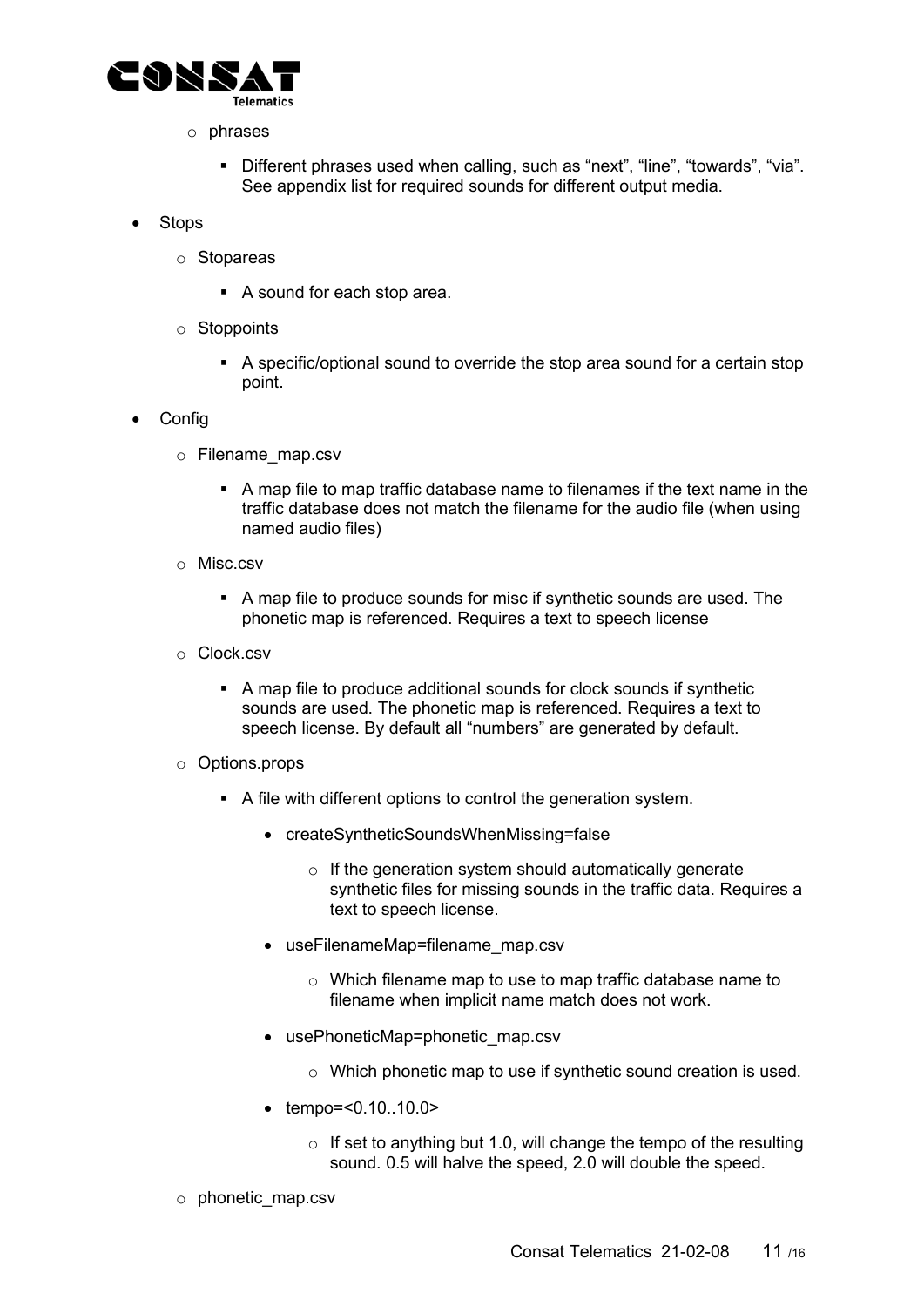

 A text to phonetic conversion file is used if synthetic sounds should be automatically created for all missing sounds. The map will override a traffic database text if found, and will use the text in the map instead. Useful if the name is not pronounced as it is spelled, or if the text in the traffic is shortened for some reason.

Each category has a few subcategories:

- Common
	- $\circ$  If a file is placed here, it is used for all output Medias.
- Sign
	- o A file here overrides a file in **common** and will be used on bus stop sign.
- Vehicle
	- o A file here overrides a file in **common** and will be used for next stop calls in vehicles.

If no customizations are necessary, all files can be placed in **common**. However, in the instance where synthetic sounds are used for signs, but are recorded for buses, the "sign and vehicle directories" can be used to separate them.

Each subcategory has a few subsections to make it possible to have different speakers for different fleets.

- speaker-default
	- $\circ$  If a file is placed here, it is used if no speaker is set on the fleet, or the file does not exist in the set speaker.
- speaker-xx
	- $\circ$  Files for speaker xx, will be used for fleet with speaker xx set.

The selection of which speaker to be used is configured on the fleet in the depot configuration UI. If no speaker is given, it will fall back to speaker-default. If only one speaker is ever used, all sounds should be placed in speaker-default.

Please have a look at the attached zip-fil if you would like to get a starting directory structure from which you can work.

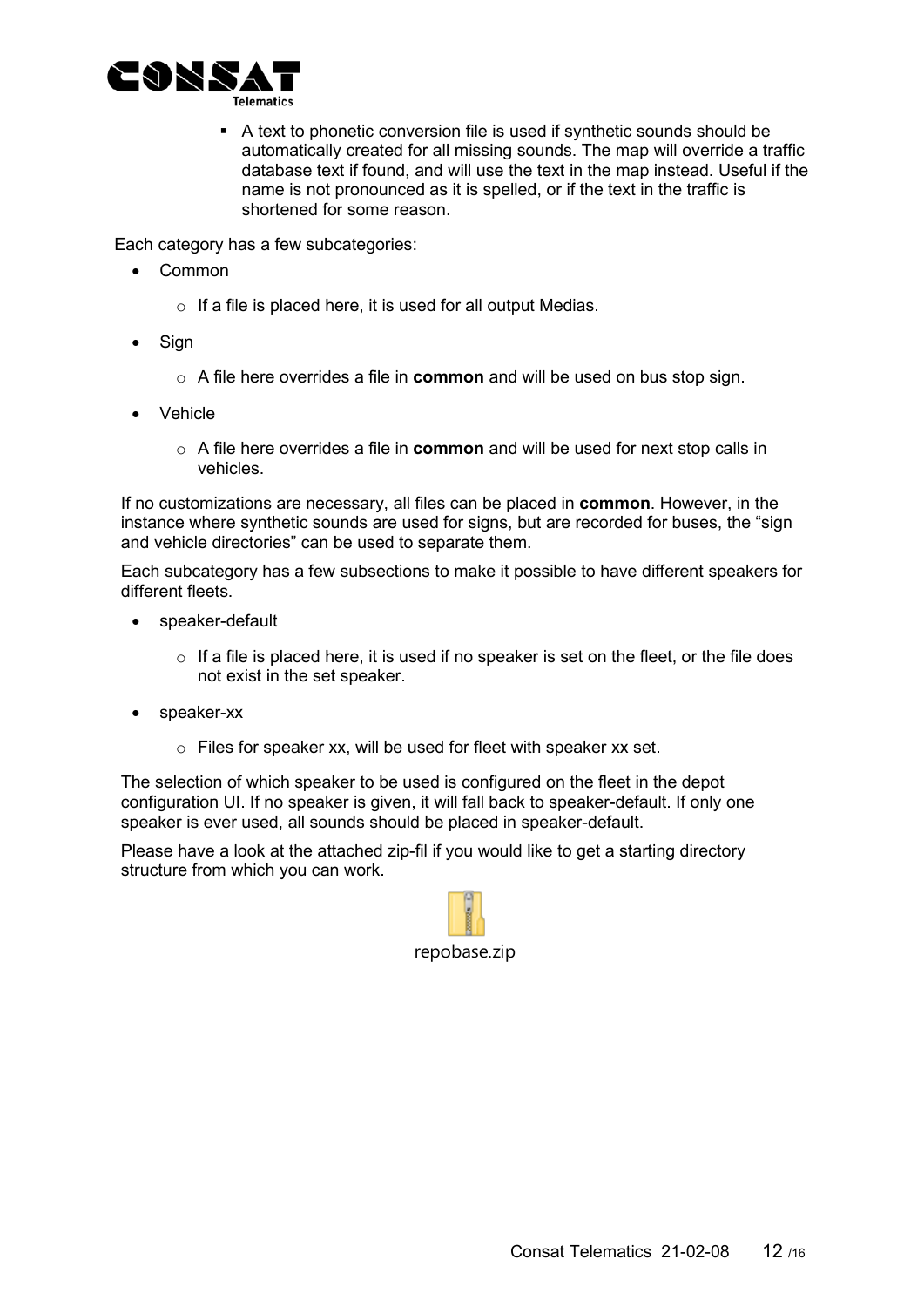

#### <span id="page-12-0"></span>2.1 Simple Example

This is a very simple example of how it can look with only one customization for a specific stop point on the stop area "Main Street". The stop point's id is 1010.

This example only shows one of all the 60 clock sounds and does not include all the misc sounds (see appendix).

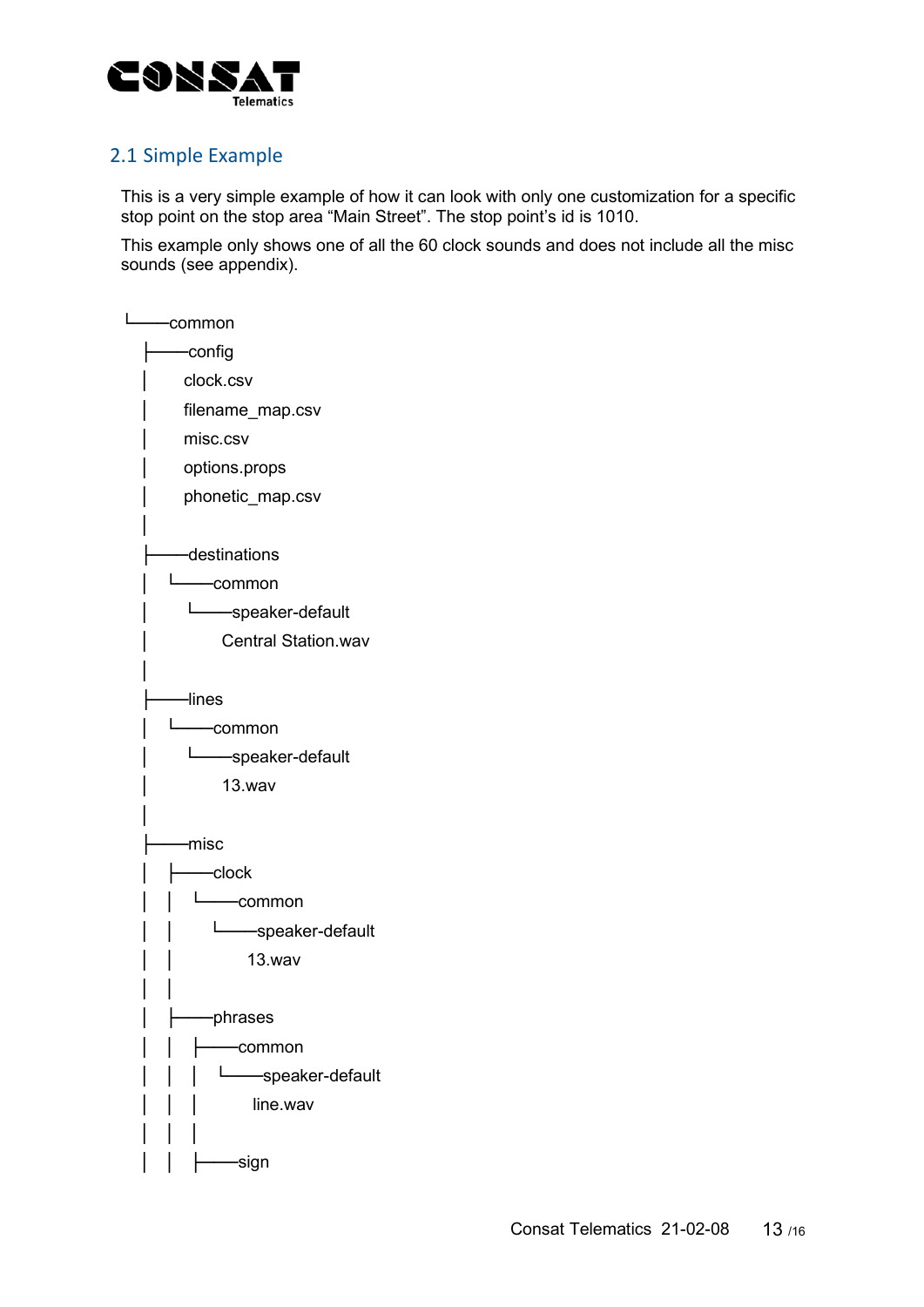![](_page_13_Picture_0.jpeg)

![](_page_13_Figure_1.jpeg)

# <span id="page-13-0"></span>**3. Miscellaneous Sounds**

- Vehicle
	- $\circ$  line.wav played before calling a stop externally
	- o next.wav played before calling a stop
	- $\circ$  test.wav test sound played during preop checks
	- $\circ$  touch.wav played if the stop button has been pressed, before calling the next stop
	- o via.wav
	- $\circ$  volume test.wav played when the test volume button pressed in the vehicle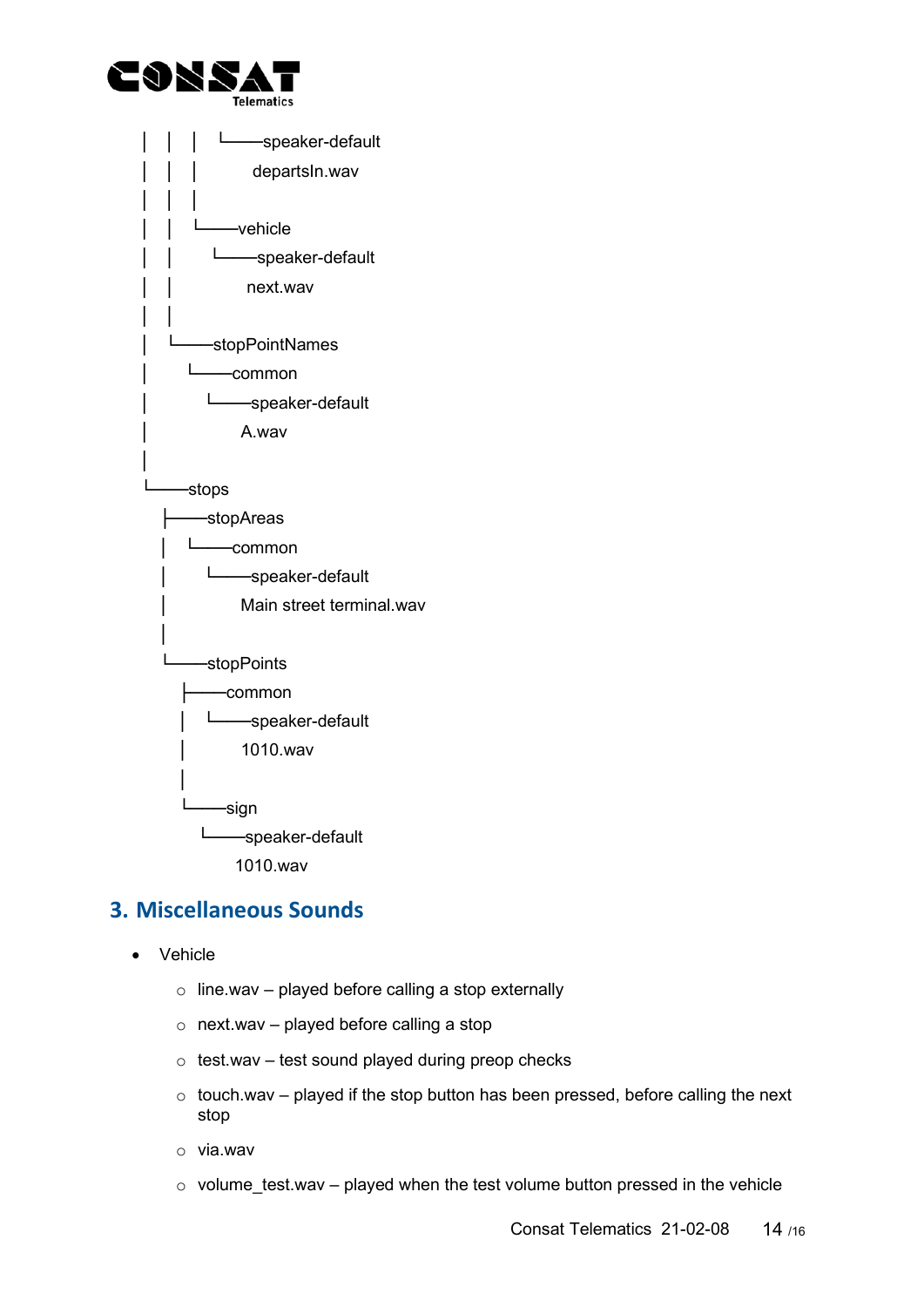![](_page_14_Picture_0.jpeg)

- **Sign** 
	- $\circ$  about.wav played before announcing the departure time
	- $\circ$  allStopsCancelled.wav called if all departures
	- $\circ$  cancelled.wav called if a departure is cancelled
	- $\circ$  ding.wav played before an announcement
	- $\circ$  line.way called before announcing the line number
	- $\circ$  noDepartures.wav called if there are no departures at the moment
	- $\circ$  trafficJam.wav called if the vehicle for the departures is in congestion.
- Clock
	- $\circ$  timels.way played before announcing the time
	- o now.wav –played if the departure is within 30s
	- $\circ$  minute.wav played after announcing 1 minute left before departure
	- $\circ$  minutes.wav played after announcing minutes left before departure

The misc sounds for bus stop signs can contain arbitrary call phrases depending on how the signs are configured, but the sounds shown above are the default phrases required.

#### <span id="page-14-0"></span>**4. Phonetic Map**

A CSV file containing 2 fields, i.e. the text to match and the substitution text.

**Text;Phonetic 20th main street & cross road;twentieth main street at cross road**

It will map any text in any category and replace it with the replacement text.

#### <span id="page-14-1"></span>**5. Filename Map**

A CSV file containing 3 fields, i.e. the type of name, line, stop, destination or all; the text to that matches the traffic database name; and the filename to use for that text.

**Wave File;Spoken text;File name;codec;segment time**

**line;10;Line10 stop;Term 5;Terminal 5 dest;Central Stn;Central station all;Park avn;Park avenue**